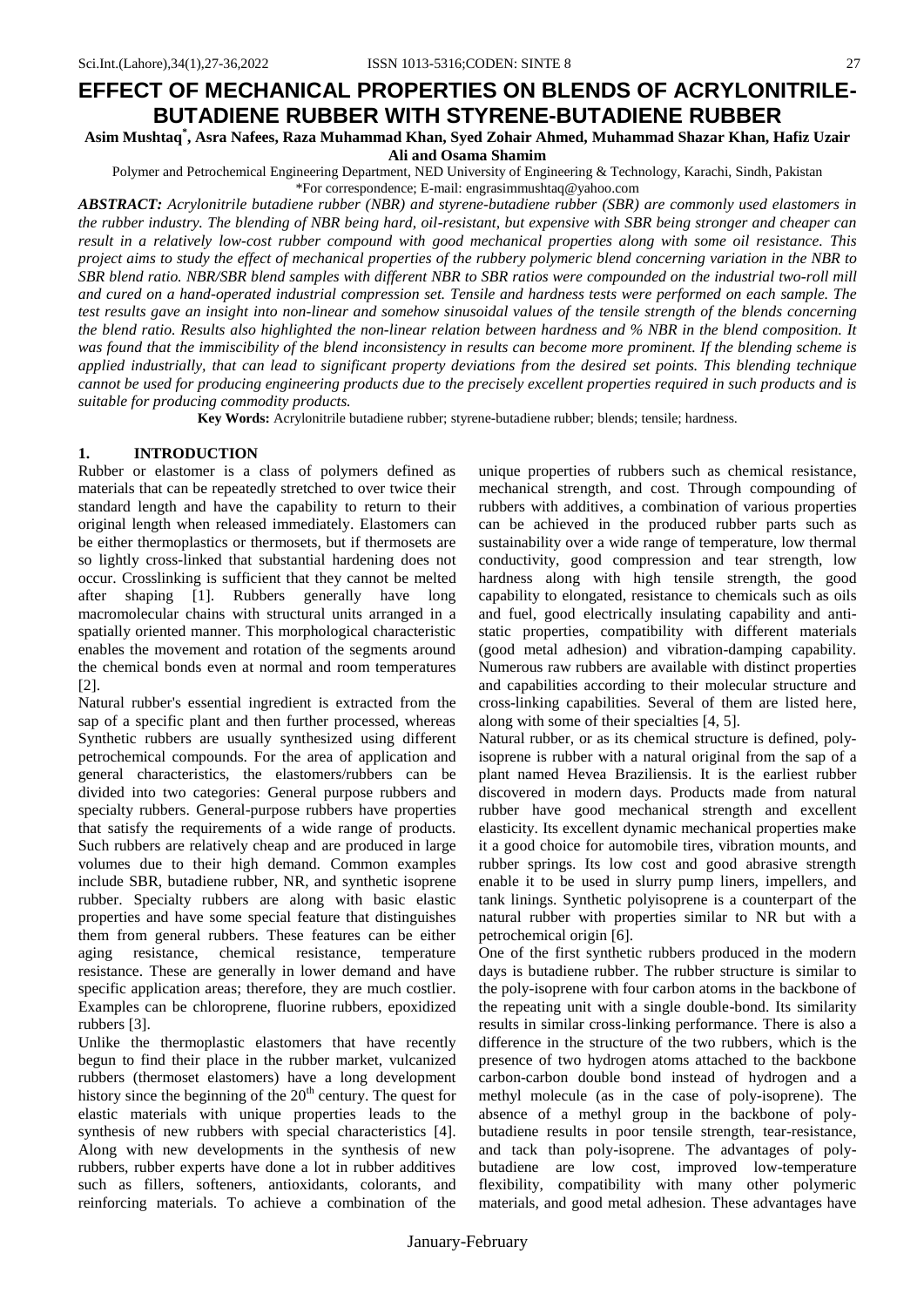led directly to some unique applications for unmodified poly-butadiene and the development of ways to modify poly-butadiene to improve its physical properties [\[7\]](#page-9-6). Butadiene-styrene rubbers (SBR) are among the most frequently used elastomers in the rubber industry. It is a copolymer of butadiene and styrene monomers. The arrangements of the styrene and butadiene monomer units form in the partial block. Its properties are affected by the structural arrangement of both the butadiene and styrene units. Figure 1 shows the chemical structure of the SBR.

The higher the styrene content is, the higher its  $T<sub>g</sub>$  will be. Similarly, higher styrene content lowers the price but exhibits good wear and abrasion resistance and improves the blend properties [\[8\]](#page-9-7). The styrene in SBR contributes to the skid resistance in tires and through the damping effect. Generally, the bound styrene content in SBR is in the range of 23 – 40%. Mainly SBR is produced through radical copolymerization in the emulsion. It is also produced by anionic copolymerization in solution. Emulsion SBR has a high molecular weight, broad molecular weight distribution, and a high degree of branching. However, Emulsion SBR (E-SBR) has a lesser demand than solution SBR (S-SBR) because S-SBR exhibits better properties when used in highperformance tires. However, emulsion SBR grades account for more than 75% of the total world capacity of SBR production as of 2015 [\[8\]](#page-9-7). SBR's fatigue resistance, along with its properties at low temperatures, are lower concerning NR, while its heat aging properties and abrasion resistance are greater than those of natural rubber. SBR is more affected by thermal and oxidative degradation. Degradation usually occurs due to cross-linking during service life, which causes stiffness and embrittlement in the rubber product. SBR shows poor chemical resistance; therefore, it has lower solvent resistance and weathering properties than almost all the other rubbers. Like other unsaturated rubbers, SBR is also generally vulcanized through sulphur systems. It has a low strength which makes use of active fillers in its formulation necessary. The rate of degradation in SBR is lesser than NR, but still, there is a need to add antidegradation agents. SBR is the highest produced synthetic rubber by volume. It is a premium material in drive couplings, haul-off pads, conveyor belts, and car tires. Its working temperature range is from -45 $^{\circ}$ C to 107 $^{\circ}$ C [\[8\]](#page-9-7).

Nitrile butadiene rubber is a copolymer of butadiene and acrylonitrile monomers. NBR's unique properties include good chemical resistance against nonpolar solvents, diesel, gasoline, fats, and oil. The chemical structure of NBR is shown in Figure 2. The acrylonitrile content mainly dictates the significant characteristics of NBR. The increase in acrylonitrile content results in vulcanizers having improved resistance to swelling against polar solvents. The polymer becomes highly miscible with polar solvents and plasticizers. Elasticity and flexibility deteriorate, but workability improves simultaneously [\[9\]](#page-9-8). NBR has lower strength, shows lesser resistance to oxidation and ozone. It is only suitable for application at temperatures lower than  $250^{\circ}$ F. NBR finds its application in the oil and gas industry, automotive, bowling pinsetters, and sealing. Its working temperature range is from -40 $\mathrm{^{\circ}C}$  to 121 $\mathrm{^{\circ}C}$  [\[4\]](#page-9-3).



#### **Figure 2. NBR chemical structure**

These rubbers are synthesized by copolymerizing ethylene and propylene to get EPM (ethylene propylene monomer with a methylene backbone) and adding a non-conjugated double bond monomer to get EPDM (ethylene propylene diene monomers, also with a methylene backbone). In both EPM and EPDM, the backbone of the material is fully saturated; that is, there are no carbon-carbon double bonds. In this respect, EPM and EPDM differ from most of the other elastomers considered up to this point. EPM has excellent elongation, but the absence of cross-linking results in a prolonged and incomplete material recovery after the elongation. Therefore, cross-linking capability to this polymer was added by the addition of a non-conjugated diene monomer producing EPDM rubber.

Furthermore, other methods were developed to cross-link the EPM rubber to give it complete elastomeric properties. These rubbers have good thermal, UV, and anti-oxidative stability. Also, their nonpolar nature gives them excellent water resistance but low oil resistance. The main applications of these rubbers comprise automotive window seals, trunks and doors, roofing membranes, hose, tubing, and cable coatings [\[5\]](#page-9-4).

#### *Rubber Compounding*

The raw form of rubber cannot be used in the pure form because of low mechanical properties and low working temperature range. Hence rubber gum is compounded with a set of materials and chemical agents that assist it in crosslinking and enhancing its properties to the desired level. These compounding materials are of different types and are responsible for various properties in the final rubber product. These can be divided into other classes. Synthetic elastomers have no inherent reinforcing properties, which result in low abrasion resistance, lower hardness, and lower strength; as a result, fillers are used, which are classified as reinforcing fillers and non- reinforcing fillers. The incorporation of filler thus improves the processability, performance properties, reduces cost, and imparts its color. There is a necessary condition for the filler reinforcement to occur, which is the interaction between the filler particles and the polymer. The interactions are termed as strong interactions when a covalent bond forms between the functional groups of the polymeric material and the filler surface. The interaction is termed as weak interaction in the case of attractive physical forces, and thus a need for a coupling agent arises [\[10\]](#page-9-9).

Reinforcing fillers are a type of particulate material that, when added to rubber compounds, can improve the tensile properties, abrasive strength, and tear resistance of the resulting vulcanized products. Carbon black is one of the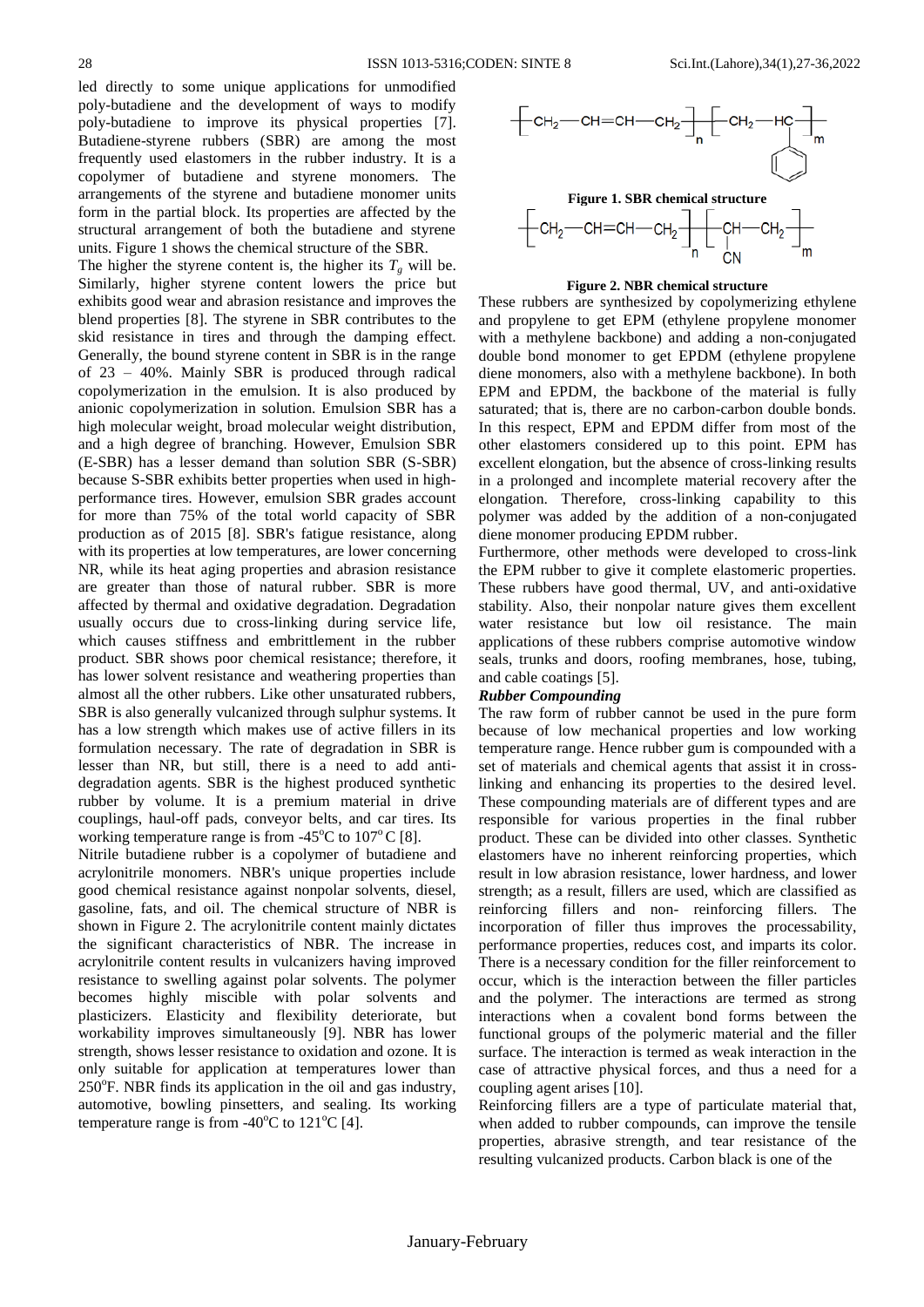essential reinforcing fillers in the rubber industry. It is a type of colloidal form of hydrocarbon with good chemical stability and has a high surface area of about (6-15)  $\text{m}^2/\text{gm}$ , and is produced by thermal decomposition of hydrocarbon (soot) [\[11\]](#page-9-10). Carbon black improves the tensile strength, modulus of elasticity, the fatigue resistance of the final product formed.

The carbon black is composed of three colloidal particles morphological forms in rubber compounding, which includes (primary particle, aggregate, and agglomerate). The sizes of these morphological forms increase in the given order; particle < aggregate < agglomerate. Single carbon black particles usually have their particle size in 15nm - 300nm and are the fewest used in the rubber industry. The aggregates do not break during rubber compounding and have their particle size ranges  $85$ nm – 500nm. The commonly used carbon black to rubber compounding as agglomerate consists of a group of aggregates and have their particle size ranges 1µm - 100µm. Requires a large amount of energy to be broken down during the rubber compounding process due to its high attractive forces among black carbon particles, as shown in Figure 3 [\[11\]](#page-9-10).





Silica is referred to as silicon dioxide  $(SiO<sub>2</sub>)$  formed by the four covalent bonding of four oxygen atoms and a central silicon atom, as shown in Figure 4. There exist two types of silica: precipitated silica and fumed silica. In the rubber industry, economic precipitated silica is used. Silica, used as the rubber reinforcing filler, has a specific surface area of  $25-250m^2/g$ . The silica generally exists as aggregates and agglomerates. The silica usually exists as aggregates and agglomerates when it exits hydrogen on the silica surface, which causes severe problems in rubber compounding, such as poor dispersion of silica [\[11\]](#page-9-10).

Unlike reinforcing fillers, this class of fillers is generally used for purposes other than reinforcing the final product. Typical examples are alumina fillers, talc, clay fillers, and titanium oxide. Alumina is commonly referred to as, consisting of aluminum oxide  $(A<sub>1</sub>, O<sub>3</sub>)$ , which is a widelyused engineering – ceramic material.  $Al_2O_3$  has strong interatomic bonding, which results in high compressive strength, good abrasion, and wear resistance, and also possesses fair corrosive and thermal resistivity when exposed to harsh environmental conditions. Alumina filler used in the industry have purity in the range of about 95 % to 99.99 % and has potential applications where abrasion resistance and

dimensional stability is required at elevated temperature. Talc is a finely milled mineral consisting of Mg and Al silicate. As an inert filler, talc is mainly used in compounds requiring heat-resistant properties such as autoclave sealing. It also hinders the rubber surfaces from sticking to each other. The clay fillers are the class of fillers commonly used non-black fillers in the rubber industry. Clay minerals, when used, impart good reinforcement and improve processing. The main drawback concerned with the clay filler is that it possesses a large particle size which somewhat affects the final reinforcement effect. The primary clay material is Kaolin which is either categorized as hard or soft depending upon the particle size. Hard clay has a particle size in the range of 250 nm to 500 nm and, when introduced, provides high tensile strength & stiffness. Soft clay, which has a particle size range of 1000 nm to 2000 nm when used as clay filler in the rubber blends, provides low mechanical strength because of its relatively larger particle size. Titanium oxide  $TiO<sub>2</sub>$  has a somewhat reinforcing effect in the rubber product but mainly acts as a white coloring agent [\[10\]](#page-9-9).

Plasticizers are usually mixed in the rubber compounds to enhance the processability of the material. Because of the incorporation of the reinforcing fillers, there is a massive increase in viscosity, and the material develops serious processability issues. Mineral oil is added to the rubber material after reinforcement as a plasticizer. Mineral oil has obtained firm the refining of the crude oil. Therefore various types of mineral oil are available based on the character and base of the crude oil used for their production [\[12\]](#page-9-11). The compatibility of the mineral oil with different rubbers is shown in Table 1. Therefore, for polar rubbers like NBR, there is a requirement for a compatible enough mineral oil; as a result, synthetic plasticizers are being designed to account for the fact mentioned above. These synthetic plasticizers are higher in cost but are employed for specified vulcanizers. Pthalic esters, which include (DOP) are especially suitable for NBR rubbers. Usually, the amounts reported are between  $5 - 30$  phr [\[10\]](#page-9-9).

In the sulphur vulcanized rubber compounds, a mixture of rubber and free sulphur when heated, the formation of free radicals occurs because of the ring-opening phenomenon occurring in the eight-membered sulphur rings. These then react with the double bonds of the rubber material. Therefore, a diverse mixture of inter and intra-molecular sulfur-bridges is formed. Some of these sulfur-bridges change into real network cross-links, while the others become ineffective as they react with the same polymer chain at both ends. During vulcanization with sulphur, activators are used.

A typical example is zinc oxide. It is more effective if made soluble by adding small quantities of fatty acids like stearic acid. The activator's primary function is to cause a rapid onset of curing. Accelerators are the compounds added in the rubber blend due to the sluggish nature of the sulphurcrosslinking. During the curing of rubbers with sulphur, accelerators are sued along with activators to speed up the reactions. Other than that, accelerators are also used to improve and assist the vulcanization reaction. Some standard accelerators and their specifications are described in Table 2 and Figure 5.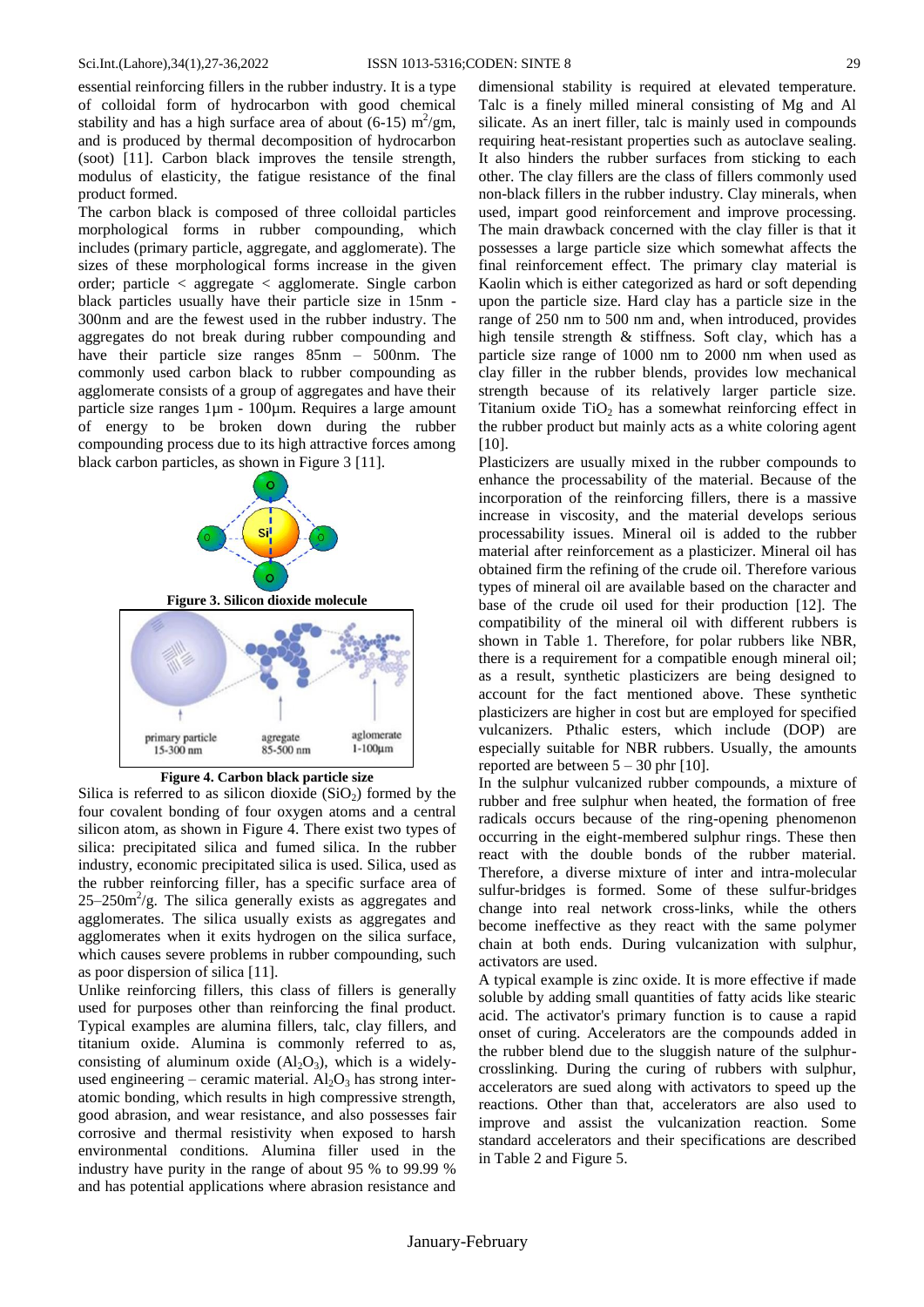|                       | <b>Polymers</b> |            |    |            |  |  |  |
|-----------------------|-----------------|------------|----|------------|--|--|--|
| <b>Properties</b>     | <b>NR</b>       | <b>SBR</b> | BR | <b>NBR</b> |  |  |  |
| Paraffinic            |                 |            |    |            |  |  |  |
| Relatively naphthenic |                 |            |    |            |  |  |  |
| Naphthenic            |                 |            |    |            |  |  |  |
| Relatively aromatic   |                 |            |    |            |  |  |  |
| Aromatic              |                 |            |    |            |  |  |  |
| Strongly aromatic     |                 |            |    |            |  |  |  |

**Table (1): Compatibility of mineral oil with different rubbers**

|  |  |  |  |  |  | Table (2): Common accelerators and their specifications |
|--|--|--|--|--|--|---------------------------------------------------------|
|--|--|--|--|--|--|---------------------------------------------------------|

| <b>Accelerators</b>     | <b>Chemical Group</b> | <b>Vulcanization Speed</b> |
|-------------------------|-----------------------|----------------------------|
| BA, HMT                 | Aldehyde Amine        | Slow                       |
| DPG, DOTG               | Guanidine             | Slow                       |
| MBT, MBTS, ZMBT         | Thiazole              | Semi ultra-fast            |
| <b>ZBDP</b>             | Thiophosphate         | Ultra-fast                 |
| CBS, TBBS, MBS, DCBS    | Sulfenamides          | Fast delayed action        |
| ETU, DPTU, DBTU         | Thiourea              | Ultra-fast                 |
| TMTM, TMTD, DPTT, TBZTD | Thiuram               | Ultra-fast                 |



**Figure 5. Chemical structures of some standard accelerators**

Elastomers and rubber compounds containing carbon-carbon double bonds, which include (NR, BR, SBR, and NBR) are degraded by reacting with oxygen, ozone, and light, and heat. Thus these compounds shield the rubber against oxidization and ozone attack. These components are of immense importance and require due consideration of their incorporation for the rubber products to maintain their properties during service life. Ozone resistance is enhanced by the incorporation of antiozonants and through other physical methods that shield the rubber under static conditions. It is done by the addition of paraffinic waxes or mixing of ozone resistant polymers such as EPDM, polyethylene. The most efficient antiozonants are para phenylene diamines. Two different processes undergo degradation by oxygen and ozone and, therefore, create unique effects on the physical properties of rubber. Ozone degradation consists of discoloration and cracking phenomena. Oxygen degradation consists of the hardening or softening of the polymer [\[6\]](#page-9-5). Table 3 gives some examples of anti-degradants.

#### *Rubber Blends*

The type of application for the rubber part is designed will decide the set of properties that have to be achieved by the rubber compound, which will define the type of rubber, the types of fillers, and additives to be used, and their ratios. Since every rubber has some cons and inherent pros suitable for a specific application, the rubber experts continuously strive to find different techniques to achieve the properties required for a particular application. Other possibilities for achieving the desired properties other than by the synthesis



in their ratios are copolymerization, alloying, and blending.

Copolymerization combines two or more types of monomers such that the resulting polymer contains some of each. Although this process is not categorized as a blending process, it has a similar concept of combining different polymers as blending. Alloying combines two or more polymers after forming or of a polymer and a monomer into a single phase, homogenous polymer material. Some chemical attraction between the combined polymers is usually required to create an alloy. The term 'miscible blends' is sometimes interchangeably used with alloys. The blends or alloys produced by this method are miscible blends where the homogeneity is observed at the nanometer scale or molecular level as well—such type of blend exhibit

of the new rubber resin system, additives, and manipulation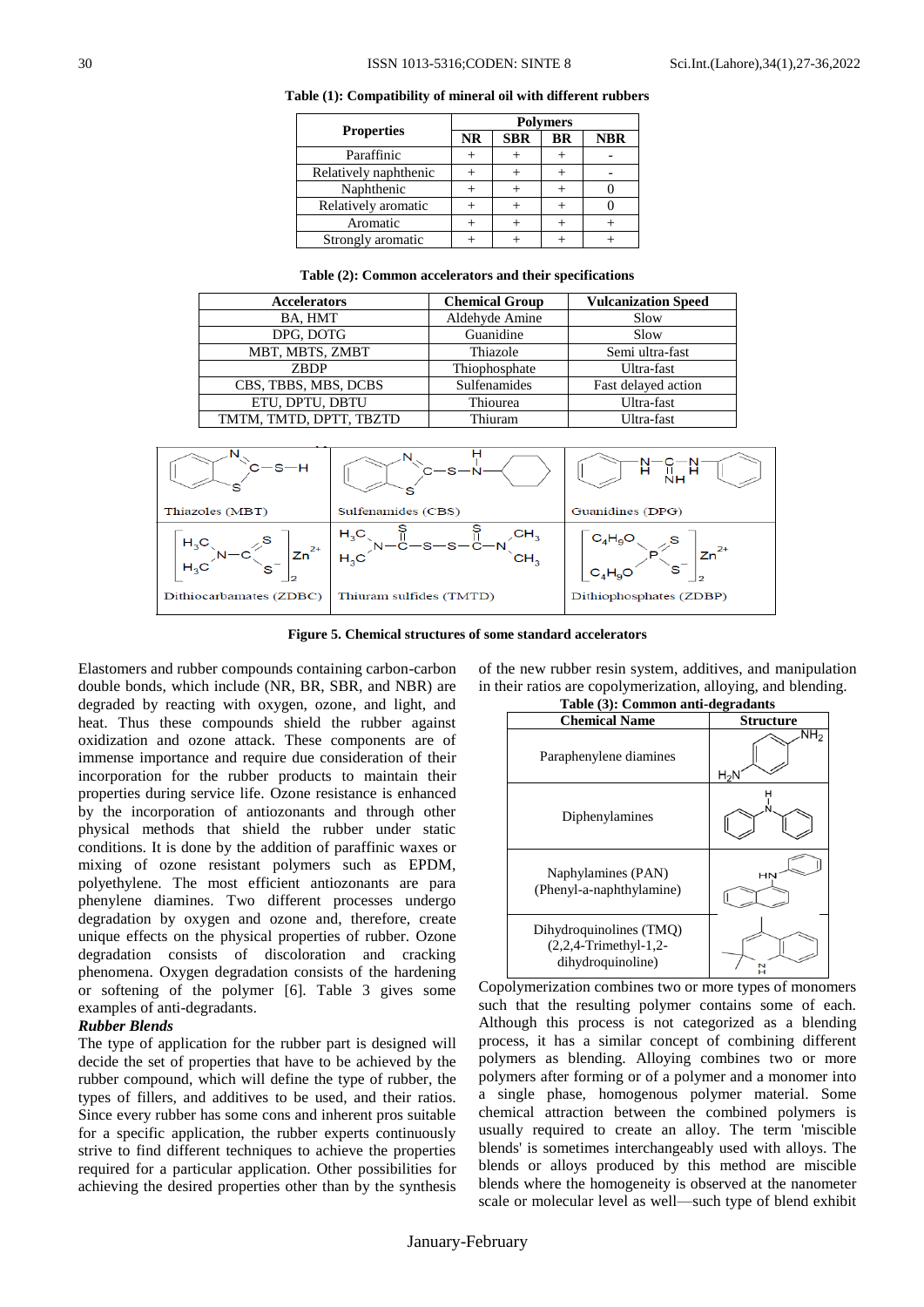one single glass transition temperature  $T<sub>g</sub>$ . Alloys also form when two different metals combine [\[6,](#page-9-5) [10\]](#page-9-9).

Blending or mixing combines polymers after they have formed so that the resultant polymer material is in two or more phases. Such blends exhibit a sharp and uneven morphology and poor adhesion between the blend phases. The physical blending of two or more polymers that are immiscible to attain optimum properties, this approach has acquired significant attention in recent years. Blending aims to develop products with improved properties not achievable when used individually. The blending method is quite useful because it utilizes the existing polymers and thus eliminates the need for the expensive development of new polymers by polymerization or copolymerization of monomers. Alloys and blends have become essential for many polymers. Estimates of polymer production indicate that blends and alloys represented over 20% of the total resin market. One of the advantages of alloying or blending is that new polymers can be developed without the vast investments of time and equipment required to make new polymers by polymerization or copolymerization of monomers.

Moreover, alloying or blending can be done by custom compounders and resin manufacturers, suggesting that the competition will tend to keep prices low. Another advantage is that the effort to develop a new alloy or blend can be justified based on much smaller potential sales than required to further polymerization. The diversity of alloys and blends, that is, the choices of polymers that can be combined and the many ratios of combination, provide far more property possibilities than are available from just pure resins. Alloys and blends can, therefore, be used to give tailored properties for specific applications [\[13\]](#page-9-12).

The polymer materials can form miscible blends more easily if a chemical attraction between the molecules of the two species is known as compatibilization. It is observed that in some respect, the miscible blends usually have some properties that are superior to the properties of their pure resin systems. The reagents used for making the two rubber/polymer resins compatible with each other by these means are known as compatibility agents or compatibilizers. It is a general observation that if the two rubber/polymer compounds blended are immiscible, the properties resulting from the blended product will be, to some extent, averages of the properties of the individual rubbers/polymers that were combined to form the blend. The use of two compatible resin systems (miscible blend) or compatibility agents in immiscible blends is preferred to achieve better properties. However still, there is much work to be done in the field of compatibility agents, and the developments are still premature for specific blends. On the other hand, the feasibility factors for using immiscible blends for certain applications make this type of blend still popular [\[10\]](#page-9-9).

The scope is to study the blend composition of the two incompatible/immiscible rubbers. The mechanical properties of the resulting blend of nitrile butadiene rubber (NBR) and styrene-butadiene rubber (SBR). The study has found many similar research articles in which the same phenomenon was studied with the effect of some compatibility agents. Still, the formulation of the rubbers was kept very simple, and their sample preparation was done in small batches at standard lab-scale equipment. In this study, a different approach and selected an industrially being used technique of the rubber compound and also prepared samples in larger batches using an industrial-scale two-roll mill. With this

approach, it tried to reproduce and verify the results of labscale experiments of the previous research articles and their industrial applicability. In this study, any compatibility agent is not included and has worked only on the immiscible blend.

The utilization of mixes of elastic is broad, the reason for existing being to acquire balance properties, including cost, which one elastomer alone can't supply. Synthetic rubbers may be added to one another as parallel blends to improve one of the parts [\[14\]](#page-9-13). The search for new and fascinating polymeric materials with paired properties has, as of late, strengthened. A simple and financially savvy approach to creating another mix of properties is mixing. Most blends are immiscible and, along these lines, display poor physicomechanical properties. In this way, compatibilization is expected to acquire mixes with the ideal properties. The mechanical properties of contradictory polymers can be essentially improved by expanding a compatibilizer amid the treating stage [\[15\]](#page-9-14). Be that as it may, most polymer mixes are immiscible and, more often than not, display stage isolated morphology and poor interfacial grip between the stages [\[16\]](#page-9-15). These days, extensive research intrigue centers on new polymeric materials acquired by mixing at least two polymers. The significant element of such a procedure is that the intermediate properties are sometimes superior to those shown by the single parts. Most business polymer mixes have multiphase morphology, and much of the time, the palatable physical and mechanical properties of these materials.

Blends have been created to meet a few modern prerequisites, for example, the requirement for simpler preparing and widening of the properties run, either by changing the sort, relative sums, or morphology of every segment. These materials can be arranged to consolidate their high mechanical solidarity to better dimensional soundness and thermal resistance [\[12\]](#page-9-11).

## **2. METHODOLOGY**

#### *Materials*

The two rubbers selected for blending in this project were nitrile butadiene rubber (NBR) and styrene-butadiene rubber (SBR). These were compounded with curing reagents, accelerator, reinforcing material, and antioxidants according to a single formulation. The grade of nitrile butadiene rubber used in this project was NBR 6240, LG. NBR 6240 is a copolymer of butadiene and acrylonitrile manufactured by advanced emulsion polymerization technology of Goodyear and LG Chem. It has non-staining properties and medium to low Mooney viscosity with high acrylonitrile content specially designed to assist in processing operations such as calendaring and extrusion. NBR 6240 is recommended for packing, shoe products, chemically blown sponges, oil field products, industrial and automotive molded parts [\[3\]](#page-9-2). Some of its properties are listed in Table 4.

The styrene-butadiene rubber used was of the grade SBR 1502, Nipol. The 1502 grade of SBR has a 23.5% bound styrene content and is polymerized using a mixed acid emulsifier, non-staining stabilizer, and salt-acid coagulation. It exhibits good tensile strength, flexibility, abrasive strength, and elasticity. The non-staining and nondiscoloring properties of the grade make it suitable for various applications. End-uses include white sidewall tires, footwear, light, and dark-colored mechanical goods, and miscellaneous items where excellent physical properties and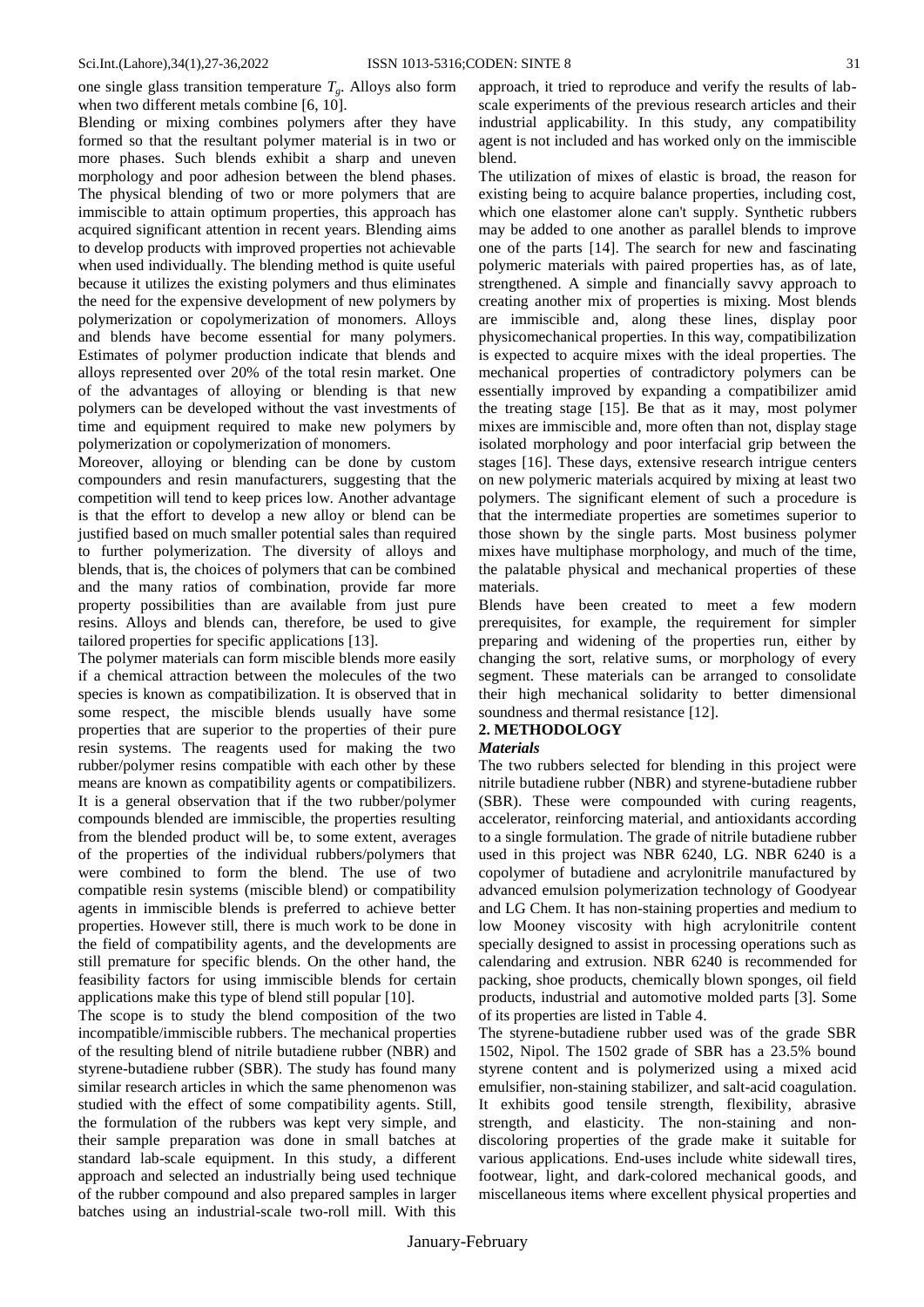minimum discoloration and staining are required [\[3\]](#page-9-2). Some of its descriptions are shown in Table 5.

The filler used in the formulation of the blend samples was of the reinforcing type, such as carbon black. Carbon black is one of the most common reinforcing fillers in the rubber industry, with good compatibility with most rubbers and low cost relative to other reinforcing materials. One of its main disadvantages is its black color which does not allow the final products to be of colors other than black. Carbon black comes in various grades classified according to its particle size. Standard grades are N-110, N-220, and so on, where N-110 is the finest grade with a particle size within nm. The grade used in the case was N-330 carbon black which was readily available in the local market within a relatively feasible price range.

It reduces the aging effect in the final product; different antidegradants/antioxidants are added to the blend of the rubber compound. The antioxidant used in the formulation was 2, 2, 4-Trimethyl-1, 2-dihydroquinoline, polymerized (TMQ). The curing in the rubber industry is referred to as the vulcanization process or the cross-linking of elastomers. Elemental sulfur is the most broadly utilized vulcanization agent for rough rubbers that contain double bonds in their chains. Be that as it may, the response of elastic with sulfur is moderate even at high temperatures; in truth, for the most part, it requires a few hours. To build the vulcanization rate, it is essential to include accelerators and activators. The whole combination of accelerators, activators, and elemental sulphur is known as the cure system. Activators are commonly added in small amounts to increase the efficiency of accelerators. Stearic acid and zinc oxide are the most usually used activators.

| <b>Properties</b>                          |            |  |  |  |  |
|--------------------------------------------|------------|--|--|--|--|
| Bound acrylonitrile content (%)            | 34 %       |  |  |  |  |
| Ash $(\%)$                                 | Max. 0.5 % |  |  |  |  |
| Volatile matter (%)                        | $0.3\%$    |  |  |  |  |
| Specific gravity                           | 0.99       |  |  |  |  |
| Mooney viscosity (ML 1+4, $100^{\circ}$ C) |            |  |  |  |  |
|                                            |            |  |  |  |  |

**Table (4): NBR 6240 properties**

## **Figure 6. Chemical structure of N-Cyclohexyl-2-benzothiazole sulfenamide (CBS)**

| Table (5): SBR 1502 properties |  |  |  |  |
|--------------------------------|--|--|--|--|
|--------------------------------|--|--|--|--|

| <b>Properties</b>                          |              |  |  |  |
|--------------------------------------------|--------------|--|--|--|
| Bound styrene content (%)                  | 23.5 %       |  |  |  |
| Ash $(\%)$                                 | Max. 1 %     |  |  |  |
| Volatile matter (%)                        | Max. $0.5\%$ |  |  |  |
| Specific gravity                           | 0.94         |  |  |  |
| Mooney viscosity (ML 1+4, $100^{\circ}$ C) | 52           |  |  |  |

Some vulcanizing agents used for certain rubber kinds include, for instance, diamines, metal oxides, special resins, and bisphenol. Sulphur, also known as a yellow powder in the rubber market, is the main ingredient of the cure system. Almost all commodity rubber products produced locally use sulphur as the cross-linking agent. Also, there are several accelerators available in the market which have sulfur attached to their molecules, eliminating the need for elemental sulphur to be added separately in the method. However, by the aim of this study, a common type of ingredients are selected in this method, sulphur is one of them

The commonly used zinc oxide and stearic acid were used in this study. These react with each other during the vulcanization process to form zinc stearate, which speeds up the sulphur cross-linking process. Accelerators are chemical reagents included in the rubber formulation to enhance the vulcanization rate. To let the vulcanization process proceed at lower processing temperatures with greater efficiency. The accelerator is also used to reduce the sulphur requirements in vulcanization, resulting in improved resistance to the aging of the vulcanized product. The accelerator used in this method was N-Cyclohexyl-2 benzothiazole sulfenamide (CBS). It belongs to the sulfenamide class of accelerators, which have fast delayed action. Its chemical structure is shown in Figure 6.

#### *Sample Preparation*

A typical composition commonly used for NBR products was chosen. Five different samples were prepared with only varying the amount of each of the two rubbers without altering the rest of the composition. Table 6 shows the formulation for the rubber compound. Here the total raw rubber PHR was kept 100 with varying the NBR and SBR phr from 0 to 100, and the sample names were defined concerning % NBR present in the raw rubber part of the composition NBR 0%, NBR 25%, NBR 50%, NBR 75%, and NBR 100%. The different composition of blend samples is shown in Table 7.

Rubber compounding is accomplished with two roll mills or an internal mixer (Banbury Mixers). The internal mixer is a device used for mixing in large-scale rubber industries. Its strength can be assigned to a few variables, among which the great filler scattering accomplished and the extensive decrease of the blending time. There are two basic internal mixer designs, intermeshing rotor and tangential (nonintermeshing) rotor, and many variations on these two themes. The common characteristics in both designs are the set of two contra-rotating rotors; the ram. Which can be lifted to let the feeding, and lowered and pressurized to hold the rubber compound in the active mixing regions; the drop door, designed for the batch; and the channels in the chamber walls, the rotors, the drop door and (sometimes) the ram for circulation of cooling water.

| <b>Materials</b>           | PHR |
|----------------------------|-----|
| $NBR + SBR$                | 100 |
| N-330 Carbon Black         | 42  |
| Stearic Acid               |     |
| Zinc Oxide                 |     |
| Anti-Oxidant/Ozonant (TMO) |     |
| Sulphur                    | 1.5 |
| ™BS                        | 15  |

**Total PHR: 152**





**Figure 7. Schematic diagram of a two-roll mill**

The two roll mill comprises two nearby solidified steel moves set on a level plane. The rolls turn at an alternate speed to create contact or crushing activity between them.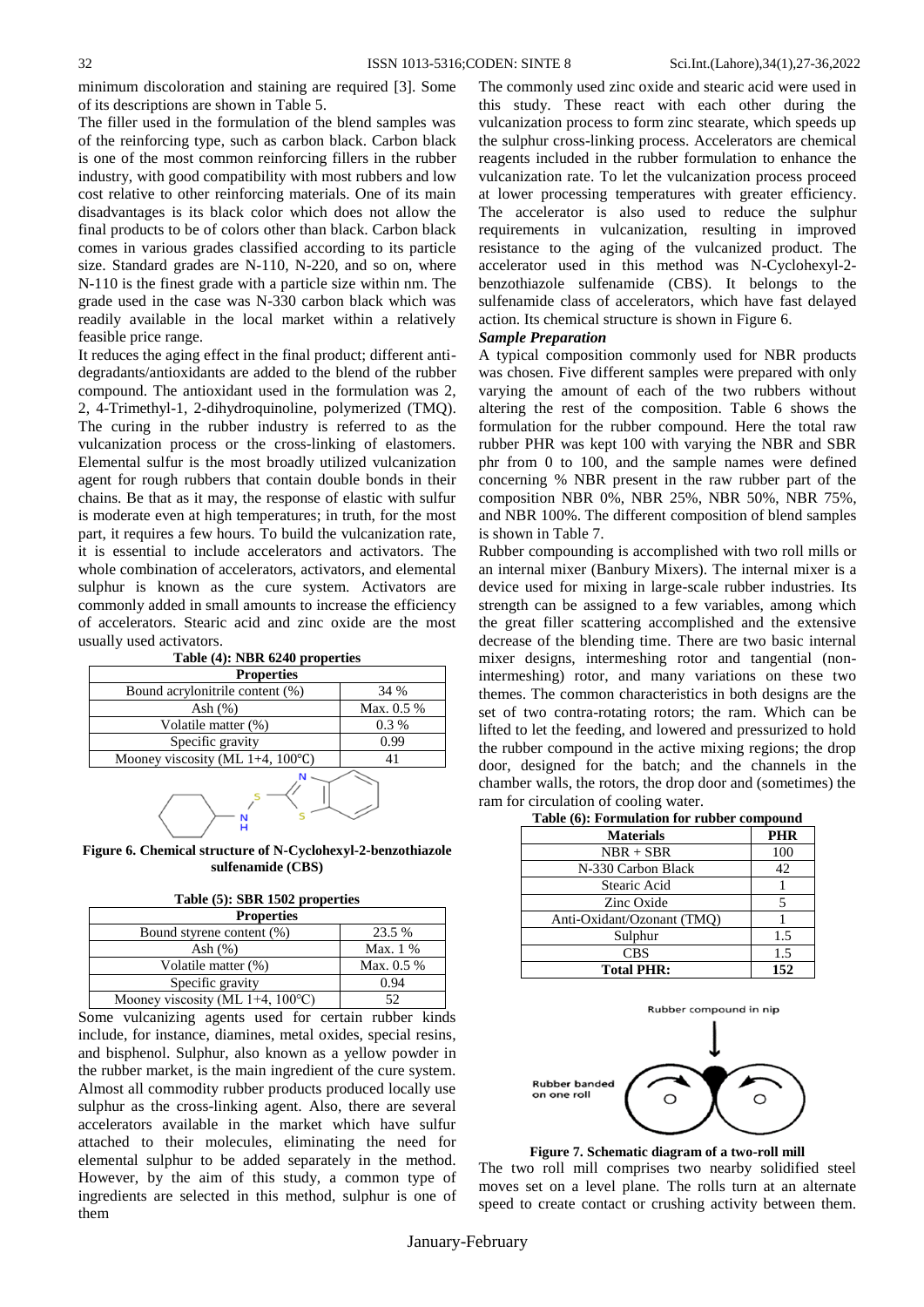The blending procedure establishes chewing or separating the rough rubbers, as appeared in Figure 7. An even and smooth band is conformed to the front roll. When the rough elastic turns into delicate and plastic, different fixings are included. The two-roll mill is a mixing method in which the quality of mixing is entirely dependent on the skills and knowledge of the operator. In fact, during the processing, some of the chemical reagents that are primarily in powder form may not stick on the rubber on the roll and may drop into the mill tray. Since the method and formulation consist of these chemicals in very low weights concerning the whole sample, loss of even small amounts of these chemicals may change the formula completely, thereby resulting in a final product with a different set of properties. So, the operators must collect any dropped powder and add it back. Also, to form a uniform dispersion, the ingredient's cutting and folding are constantly done.

Locally in the small and medium scale industries, the tworoll mill is preferred as it can handle small-scale formulations easily. The use of Banbury mixers, on the other hand, being a high-capacity mixing machine, is not suitable as its minimum capacity is too large. The samples are compounded on a medium-scale industrial two-roll mill that will roll 10 inches. The diameter and a nip gap are set to about 10 mm at 25 rpm. The compounding of each sample was carried out for 15 minutes. After the mixing, the forming and the vulcanizing operation follows; sometimes, these could also coincide. With the forming step, the crude compounding will retain the shape imposed on it because it is predominantly plastic. The processing machine mainly used for forming are calendars and extruders. The calendar is equipped with two or more internally heated or cooled rolls. The latter rotate in opposite directions. The calendar is used essentially for producing rubbers sheets of different lengths and thicknesses.

The extruder is generally used to produce rubber tubes and weather-sealing strips. In this machine, a rubber compound is transferred along with a cylinder by a rotation screw. The green stock becomes hot and plastic as it moves to the exit end of the extruder, called a die, with the desired shape and dimensions. In this case, the two-roll mill was used to the calendar and formed the mixture into an 8 mm thick sheet.

| <b>Materials</b>   | <b>NBR</b>          |                      |          |          |           |  |  |
|--------------------|---------------------|----------------------|----------|----------|-----------|--|--|
|                    | $0 \text{ wt. } \%$ | $25 \text{ wt. } \%$ | 50 wt. % | 75 wt. % | 100 wt. % |  |  |
| <b>SBR</b>         | 100                 | 75                   | 50       | 25       |           |  |  |
| <b>NBR</b>         |                     | 25                   | 50       | 75       | 100       |  |  |
| N-330 Carbon black | 42                  | 42                   | 42       | 42       | 42        |  |  |
| Stearic acid       |                     |                      |          |          |           |  |  |
| Zinc oxide         |                     |                      |          |          |           |  |  |
| Anti-Ox./Oz. (TMQ) |                     |                      |          |          |           |  |  |
| Sulphur            | 1.5                 | 1.5                  | 1.5      | 1.5      | 1.5       |  |  |
| <b>CBS</b>         | 1.5                 | 1.5                  | 1.5      | 1.5      | 1.5       |  |  |
| <b>Total PHR:</b>  | 152                 | 152                  | 152      | 152      | 152       |  |  |

**Table (7): Different compositions for blend samples**

After the forming, the green stock is changed over into the three-dimensional elastic system. It is practiced by the vulcanization procedure, for the most part, directed under pressure at raised temperature, in which polymeric chains are chemically linked together. The physical properties of a vulcanized compound depend strongly on cross-link density. Modulus and hardness increase with increasing cross-link density, while the % elongation decreases. Fracture properties, such as tensile strength, pass through a maximum as cross-linking increases. The mixed/compounded, formed sheets were then molded into cured sheets of small size. It was done through small-scale hand-operated compression set with a heated plate below it. The curing was carried out at a temperature of 200°C with a 10 min curing time.

The characterization of rubber blends becomes more accessible due to the adequate testing methods known today. Physical testing of rubber vulcanizates like; hardness test, tensile stress/strain, tear test, accelerated aging, abrasion, rebound resilience, low temperature, and electrical properties.

#### *Mechanical Testing*

The mechanical testing of rubber vulcanizates is similar to the rest of polymers. The scale of mechanical properties such as tensile strength, hardness, and tear strength for rubbery polymers and elastomers is relatively smaller concerning standard polymers. Still, properties such as elongation have significantly high values. It necessitates the application of standards and procedures for rubber testing to be different from the standard polymers. This study

emphasizes the mechanical properties of the composite rubber samples.

Tensile testing of the polymers and other materials is usually done through Universal Testing Machine (UTM). The universal testing machine has its name from the vast capabilities in testing such as tensile, compression, tear, and flexural strength. The main components of the UTM include load frame, load cell, cross-head, and output device. The parameters defined by the tensile test performed by UTM are tensile strength, modulus, % elongation at break. Tensile strength is the force per unit area of the original crosssection of the sample required to stretch a rubber test piece to its breaking point [\[5\]](#page-9-4). Modulus is the tensile stress-strain necessary to stretch a rubber test piece to a predetermined elongation. Elongation at break is an elongation of the specimen at 100% strain at the point of rupture of the specimen. It is expressed in the form of % elongation concerning initial length.

The standard test performing procedures are usually different for different materials, as discussed earlier. In our case, the material to be tested was a type of vulcanized rubber; therefore, according to the ASTM, the standard operating procedure to be applied was selected to be ASTM-D412 which is typical for vulcanized rubbers. According to ASTM-D412, the test specimen should be in the dumbbell shape with a specified gauge length, grip geometry, and thickness. For this purpose, the cured samples we had produced were cut into the desired dumbbell shapes, using an ASTM-D412C standard cutting die and pneumatic press. Three specimens for each sample (composition) were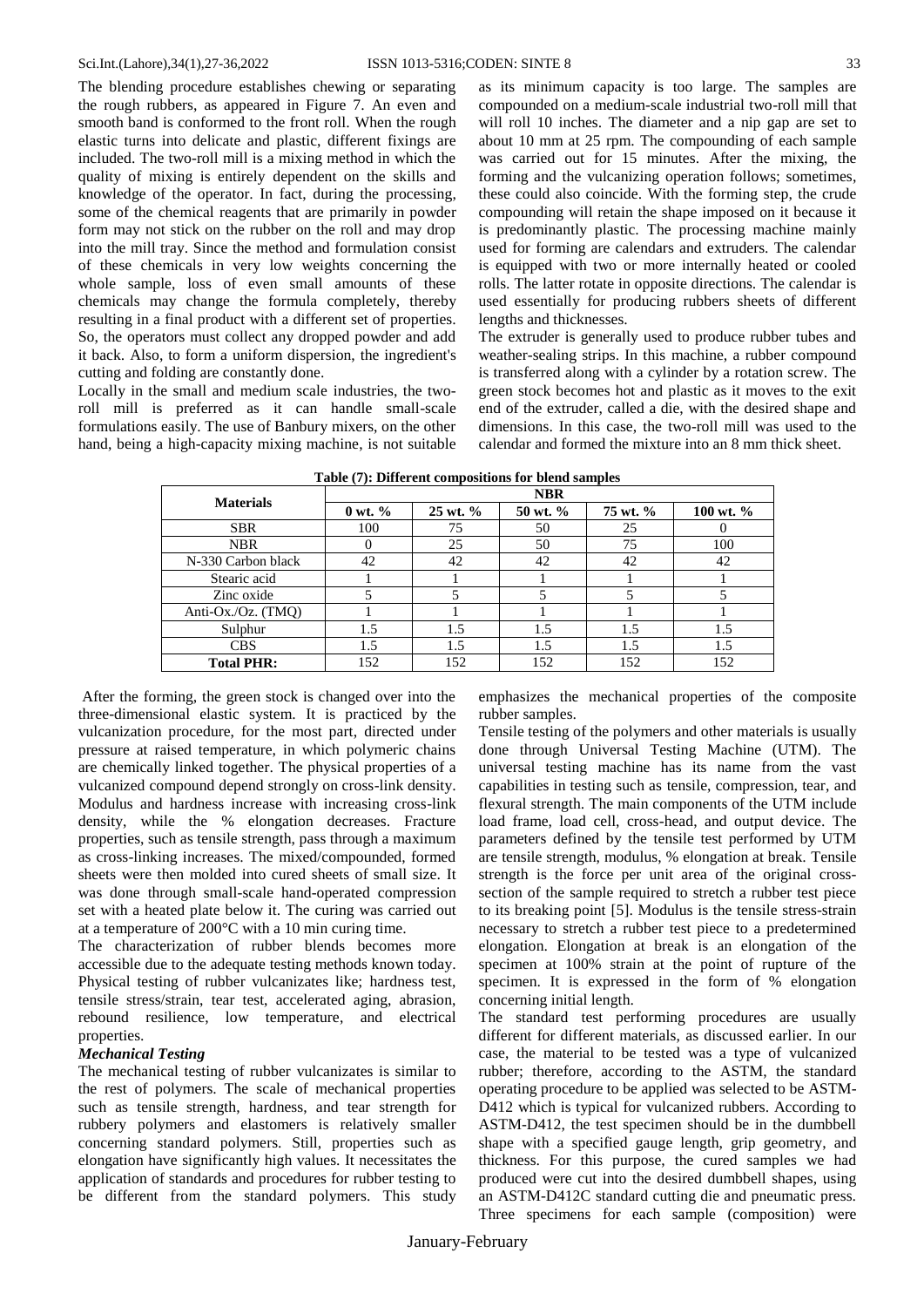



**Figure 8. Tensile test specimen geometry (ASTM-D412C)**

The testing of the tensile properties of the dumbbell-shaped specimens was done on a Zwick Tensile Testing Machine (Model Z005). The gauge length was defined as 25mm, and the cross-head speed, which determines the strain rate of the specimen, was kept at 500mm/min. There was no conditioning environment done during the testing procedure, and all the tests were performed at an ambient temperature of around 27°C. Three specimens of each sample were tested, and mean values were computed.

The hardness of a material is the measure of the resistance it shows against penetration. The hardness test involves measuring the extent of penetration of a special indenter (usually specified by the standard being followed) under defined conditions of applied load and time. The force applied can be either through dead weight or by a spring. The value obtained from the result is usually utilized to measure the hardness of a particular rubber or as a means of quality control.

The durometer hardness tester is the most common hardness testing equipment and is often used to define the relative hardness of soft materials. The durometer scale differs for different materials depending upon their relative hardness and the geometry and type of indenter used in the test. Standard scales for rubber and elastomers are shore A and shore D, where generally Shore A is used for softer rubbers, and Shore D is used for the harder ones. The shore hardness scale of the Durometer is calibrated between values of 0 and 100, where 0 represents very soft material and 100 represents very hard material. If the hardness test result at any shore scale is given to be 100 or 0, this means that an improper shore scale has been selected, resulting in extreme values, and a harder or a softer scale should be selected for obtained value.

According to the literature reviewed and ASTM standards, the shore A hardness scale was selected. The ASTM D2240 testing procedure for the shore hardness was followed. Two specimens from each composition were prepared and tested with a specimen thickness of 5mm. The process followed included placement of the specimen on the hard flat surface of the Durometer, releasing of the stopper of the indenter allowing a 1000g load to be applied on the specimen, and observation of the reading within one second of firm contact with the specimen.

## **3. RESULT & DISCUSSION**

#### *Tensile strength*

Figure 9 shows the tensile strength results of the individual samples plotted to their corresponding compositions taking NBR % as the basis of the composition. The data points are joined by a continuous curve to identify a hypothetical trend between the tensile strength and %NBR incorporation in the blend. The resulting trend represents no direct relation

between the percent NBR incorporated in the rubber and the tensile strength, an inherent characteristic of immiscible blends. The tensile results at 0% NBR and 100% NBR can be treated as the basis as these samples represent pure SBR (at 0% NBR) and NBR (at 100% NBR) compounds with no blending. The tensile strength of the pure SBR compound is greater than that of pure NBR. This result can be different for different grades of SBR and NBR used. The strength does not follow a linear relationship; it decreases to 25% NBR to its minimum value and reaches its maximum at 50% NBR composition. It again follows a decreasing trend passing through 75% NBR and 100% NBR composition data points.

The dips occurring in the trend at 25% and 75% NBR composition can be due to the possibility that the NBR to SBR ratio of 25:75 and inverse that is 75:25 raise the probability of non-uniform mixing the two rubbers. On the other hand, the tensile strength at the NBR to SBR ratio of 50:50 is greater than the two different blend compositions. It can be because of the similar composition of the two rubbers, which can enhance the chances of uniform mixing of the blend. This somehow sinusoidal trend is identical to that observed in the literature review with just slight differences in the magnitude of the strength, which can be due to the difference in the grades of the rubbers used and formulation variations [\[2\]](#page-9-1). Though, the tensile strength of SBR with NBR blend vulcanizes compatibility with elemental sulphur and N-cyclohexyl-2-benzothiazole sulfenamide (CBS) revealed a positive deviation from the additive rule. The change in the tensile strength was due to improved interfacial adhesion of SBR/NBR blends by decreasing the interfacial energy among phases due to the incorporation of CBS [\[2,](#page-9-1) [3,](#page-9-2) [15\]](#page-9-14).



**Figure 9. Effect of tensile strength with the increasing % of NBR in the SBR blend**

#### *Modulus*

Figure 10 represents the modulus of samples at 100% strain against the composition of the blends. It was found that the increasing composition of NBR in SBR shows a slight change in the modulus of the mixtures. The resulting data points were joined with a continuous line to examine the developed hypothetical trend. The modulus of the 100% SBR compound was smaller than the modulus for the 100% NBR compound. The NBR to SBR blending ratio was increased from 0:100 to 25:75 and 50:50; there is an increase in the respective modules. At the 50:50 ratio, the modulus is at its peak value. At higher ratios, the modulus decreases slightly. It was probable that the styrene group in SBR, and acryl nitrile group in NBR, can act as a donoracceptor and henceforth allow compatibility of polar NBR and nonpolar SBR. The results show that NBR is incompatible with SBR [\[7,](#page-9-6) [9,](#page-9-8) [12,](#page-9-11) [14\]](#page-9-13).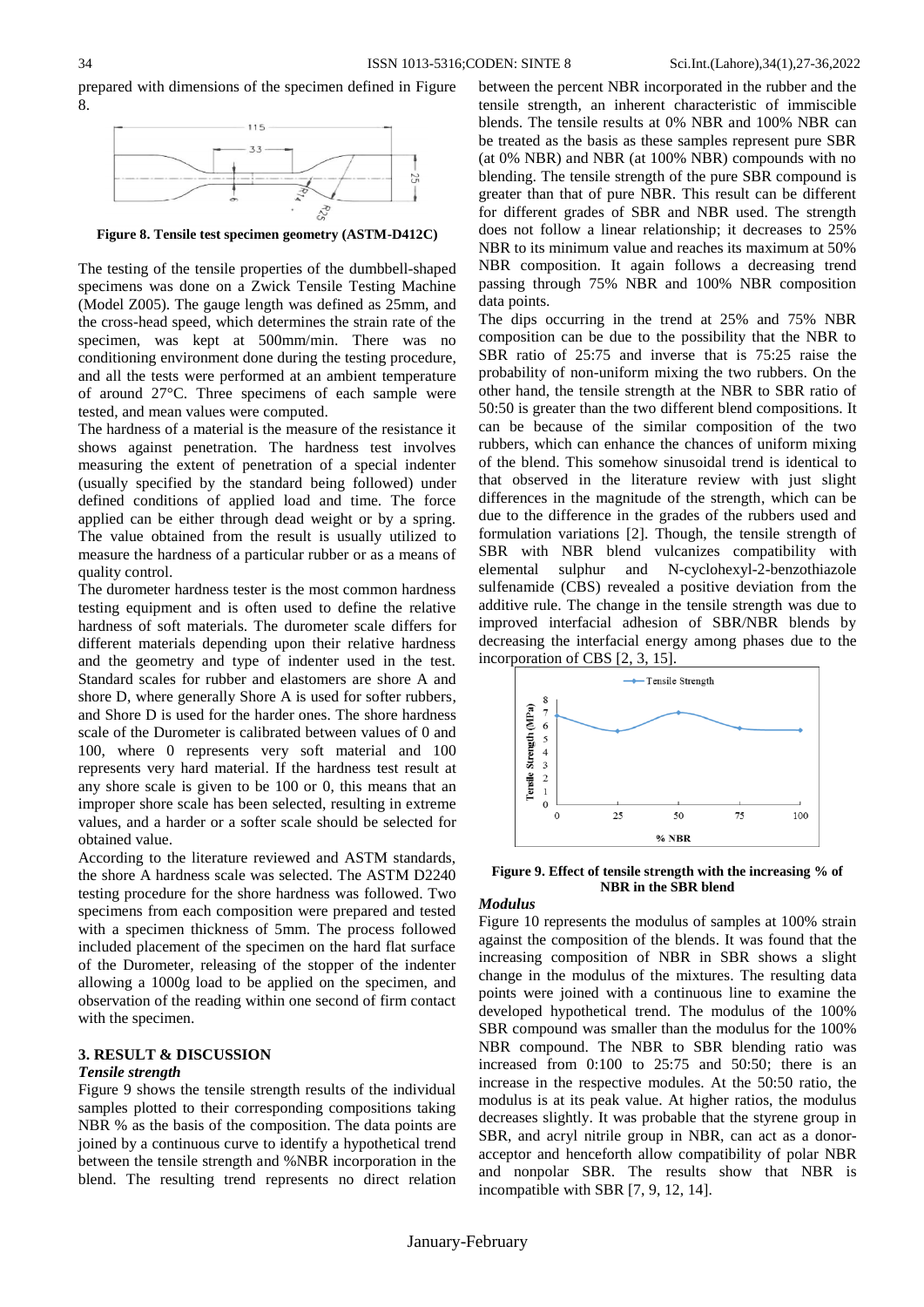

**Figure 10. Effect of modulus with the increasing % of NBR in the SBR blend**

#### *Percentage Elongation at Break*

The % elongation at break was also plotted similarly as tensile strength and modulus. Figure 11 portraits that with the increasing composition of NBR in the SBR blend, its elongation at break decreases due to the less flexible nature of NBR. It might be due to the dipole-dipole interaction of the sulfenamide groups in N-Cyclohexyl-2-benzothiazole sulfenamide and NBR nitrile groups. It has enhanced the interfacial adhesion between gross-phase-separated polymer pairs. Although, the carbon black in SBR/NBR compatibilized with elemental sulphur and N-cyclohexyl-2 benzothiazole sulfenamide (CBS) vulcanizate reveals the least change in 100% modulus, confirmed the highest thermal stability as shown in the elongation at break and tensile strength results obtained [\[5,](#page-9-4) [6,](#page-9-5) [12,](#page-9-11) [16\]](#page-9-15).



**Figure 11. Effect of elongation at break with the increasing % of NBR in the SBR blend**

## *Hardness Test Results*

Figure 12 displays the results were obtained from the shore a hardness test performed on the individual samples. The results indicated that 100% has a lower hardness than the 100% NBR compound. The NBR to SBR blend ratio of 25:75 represents the lowest hardness level which can be again due to the probability of lower mixing efficiency in the compound and a greater ratio of the softer rubber that is SBR. At 50:50 and 75:25, the hardness level is increased

somehow. It can be ascribed to the increase of the additional thermally stable acrylonitrile content due to the dominating effect of the NBR portion. The incorporation of carbon black increased the viscosity of the rubber. The carbon filler produces heat in the compounds under shear conditions; the mixture tends to be more viscous. As a result, vulcanization reactions can occur more rapidly to increase viscosity. This finding is due to the good interaction between rubber and filler. While the rubber blended well with carbon black, rubber chains have an assured probability of interacting with carbon black, affecting the chains to be entangled in the voids of carbon black aggregates [\[2,](#page-9-1) [3,](#page-9-2) [15\]](#page-9-14). The results in a summarized form on each sample are given in Table 8.



**Figure 12. Effect of the shore hardness with the increasing % of NBR in the SBR blend**

The results obtained through the mechanical tests performed on different samples with different blend ratios are much larger than the literature available [\[2,](#page-9-1) [3,](#page-9-2) [10,](#page-9-9) [12\]](#page-9-11). There are although some dissimilarities, such as the magnitude of the results and some trends. The distinctions in the results and results of previous researches can be because of the inefficiencies present in the industrial equipment used in sample mastication and hand-operated compression set. The temperature of the heating plate and applied pressure for closing the mold were manually controlled. Apart from these dissimilarities, the non-linear relations between blend ratio and mechanical properties are a result of the immiscible nature of the blend. From the results, it can be concluded that if a mix of these rubbers is to be used, and NBR to SBR blend ratio of 50:50 has optimum properties. In the small-scale cottage industries working locally, low batch consistencies are inevitable due to the limited resources available and lack of robust equipment. Therefore, these industries can utilize such blends and compounds to produce commodity products and products requiring lower standards of mechanical properties.

| Tuble (0). Hechanical properties results of an sumples |                           |      |      |      |      |  |
|--------------------------------------------------------|---------------------------|------|------|------|------|--|
| <b>Polymers</b>                                        | % Blend Composition (PHR) |      |      |      |      |  |
| <b>NBR</b>                                             | $\theta$                  | 25   | 50   | 75   | 100  |  |
| <b>SBR</b>                                             | 100                       | 75   | 50   | 25   |      |  |
| <b>Mechanical Properties</b>                           |                           |      |      |      |      |  |
| Tensile strength (MPa)                                 | 6.78                      | 5.62 | 7.02 | 5.83 | 5.68 |  |
| 100% Modulus (MPa)                                     | 5.78                      | 7.66 | 8.10 | 7.59 | 7.50 |  |
| Elongation at break (%)                                | 520                       | 388  | 366  | 373  | 312  |  |
| Shore A hardness                                       | 58                        | 55   | 60   | 60   | 62   |  |

**Table (8): Mechanical properties results of all samples**

## **4. CONCLUSION**

The mechanical properties of tensile strength, hardness, and tear strength were successfully evaluated for SBR/NBR polymer blends. Incorporating filler, antioxidants, and activators into SBR/NBR blends improves the mechanical properties. The non-linear relations between mechanical